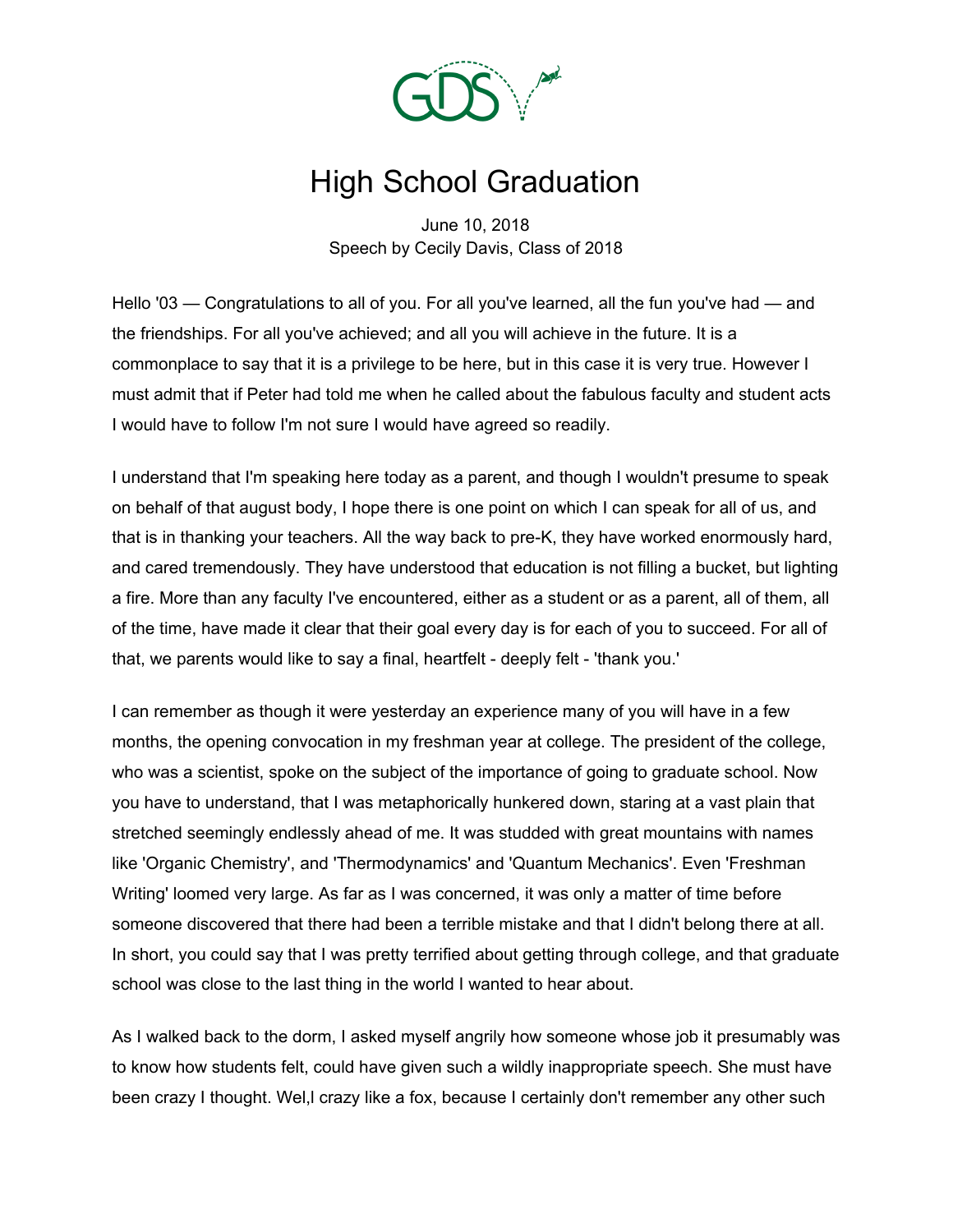formal occasion from those years, and yet I surely remember that one.

In just the few minutes that I have, I want to do something that may feel to some of you a bit like that talk felt to me. I hope not, but if it does, perhaps for a few of you, the thoughts will linger and make a difference as Polly Bunting's words did to me. Because what I want to do is to leap over not just college, but your entire formal education, and talk for the few minutes I have about the world you will inherit when your formal education is complete - whenever that may be.

You will be leaving school and beginning your careers as your country faces a brand new challenge for it. For the first time in its history, the U.S. has both global interests and overwhelming power unlimited by any peer competitor. Always before, we have had either much narrower interests, much less power, or both, or faced a serious threat in the shape of the former Soviet Union. What we have now is brand new for us and history tells us that it is very dangerous terrain. In a word, what we face is the challenge of managing dominance.

We should note, to start with, that there probably has never been a power that dominates the global system as we do. Britain ruled the seas and its colonies, but not the globe. There have been a few previous attempts to achieve hegemony - dominance over all nations - since the beginning of nation states three hundred and fifty years ago. The Hapsburgs tried it. Louis XIV tried. So did Napoleon. Germany tried in World War I, and together with Japan, again in World War II. The result is pretty plain. All those who have faced this position before have failed sooner or later.

There are of course differences from the past. The technology at our disposal, the size of our economy and our sheer numbers together give us far greater capacity to do either lasting damage or to make a positive difference for the world than mankind has ever remotely had before. We are not trying to conquer and occupy territory, although all the assets I just mentioned make it possible to impose our will from a distance to a much greater degree than ever before. In other words, we may not need to occupy a foreign land to have the same degree of influence over its fortunes that occupiers had in the past. On the other hand, there has never been a leveler of power - a great equalizer - like nuclear weapons before.

What hasn't changed is human nature: its passions, its irrationality, its greed, its propensity to feel fear, envy and resentment, its capacity for prejudice and misunderstanding. All of that is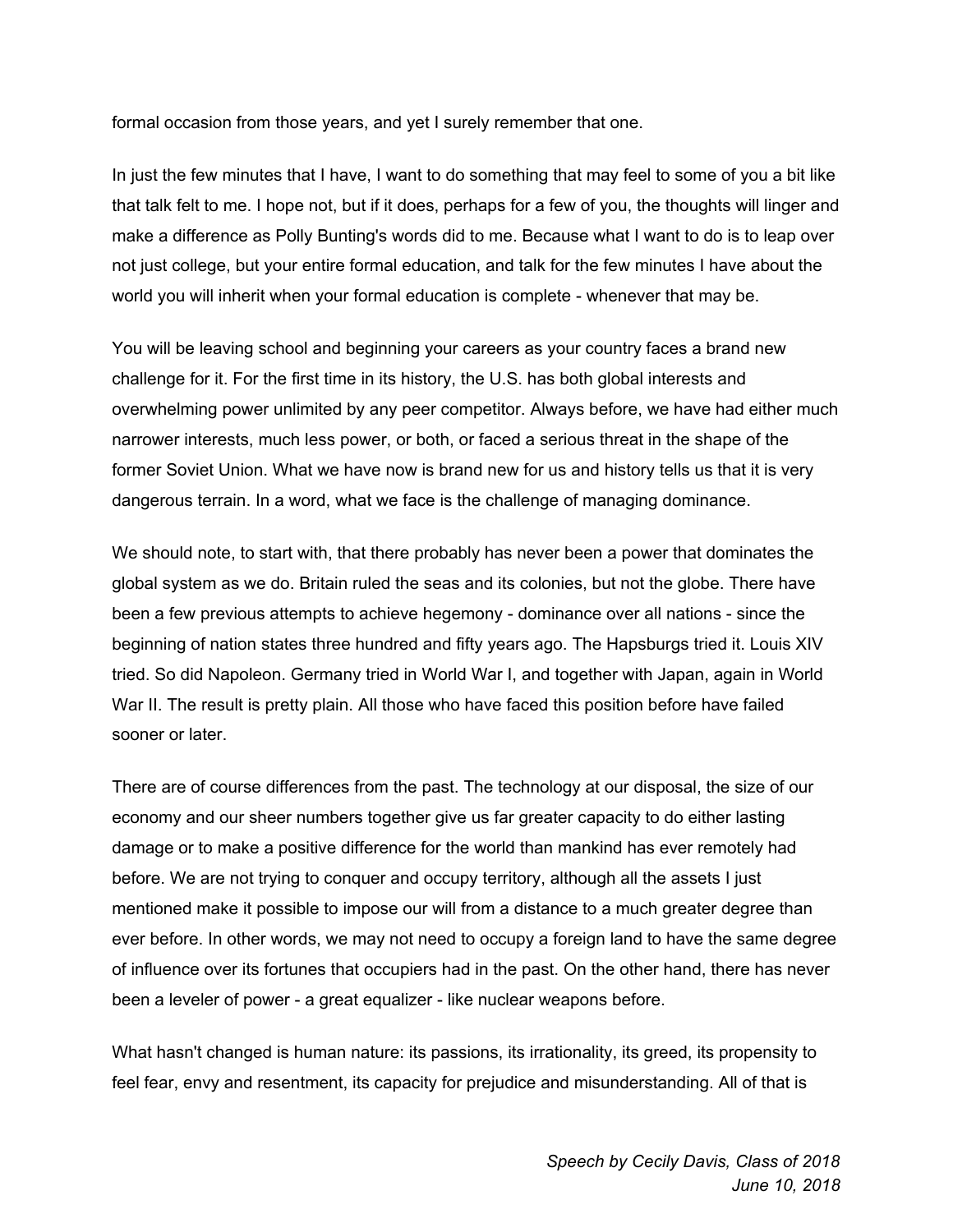hard-wired in us and will never change.

Since human nature is the driving force of history, it would therefore be wise to believe, no matter how powerful we feel at this moment, that our moment will be limited too, and that we should therefore approach it with a sense of limits, a sense of humility, if you like, rather than a feeling of triumphalism. The best guide, I think, would be to ask ourselves what kind of world order we would want to see if we were not in charge. Or think of it this way, what kind of world order will we want to have in place when our moment of dominance ends? This involves asking questions like: how much international law would we want? How much trust among nations? How much cooperation across borders? Do we want strong international institutions, or do we want to rely on ad hoc coalitions when a big problem emerges? The difficulty with the latter, of course, is that it is only a crisis management strategy. Nothing is in place for management between crises. And so on. You get the idea.

My point is that on your watch the U.S. is going to be making some choices of immense, long-term consequence for itself and for the world. It is unfamiliar terrain and, history tells us, dangerous. We are not well prepared for the responsibility. Most Americans know less about the rest of the world than do most citizens of other developed countries and of many developing ones as well. We think we are special in ways that are very good - that hold us to certain high standards - and in ways that are very bad - that tempt us to ignore political and cultural realities outside our borders.

For America to succeed at this critical juncture, it will need people like you. Whether you are ultimately policy makers, politicians, teachers, activists, businesspeople or professionals in others fields or concerned, aware, engaged and informed citizens. (Citizens who vote!) Your country will badly need the services of every one of you: your wisdom, your energy and your commitment. I hope you will be there for it.

Enough heavy message. I hope you have a ball in college. Learn as much as you can in class and from your classmates. Waste only the absolute minimum amount of time on television, CDs, and video games. That's all someone else's experience - get out there and experience all you can for yourself. Look for what you love to do, because you'll do it best. But don't expect to find it right away. Remember that life is what takes place while you are making other plans. Above all, have fun. And in the words of that immortal philosopher, Yogi Berra, when you come to a fork in